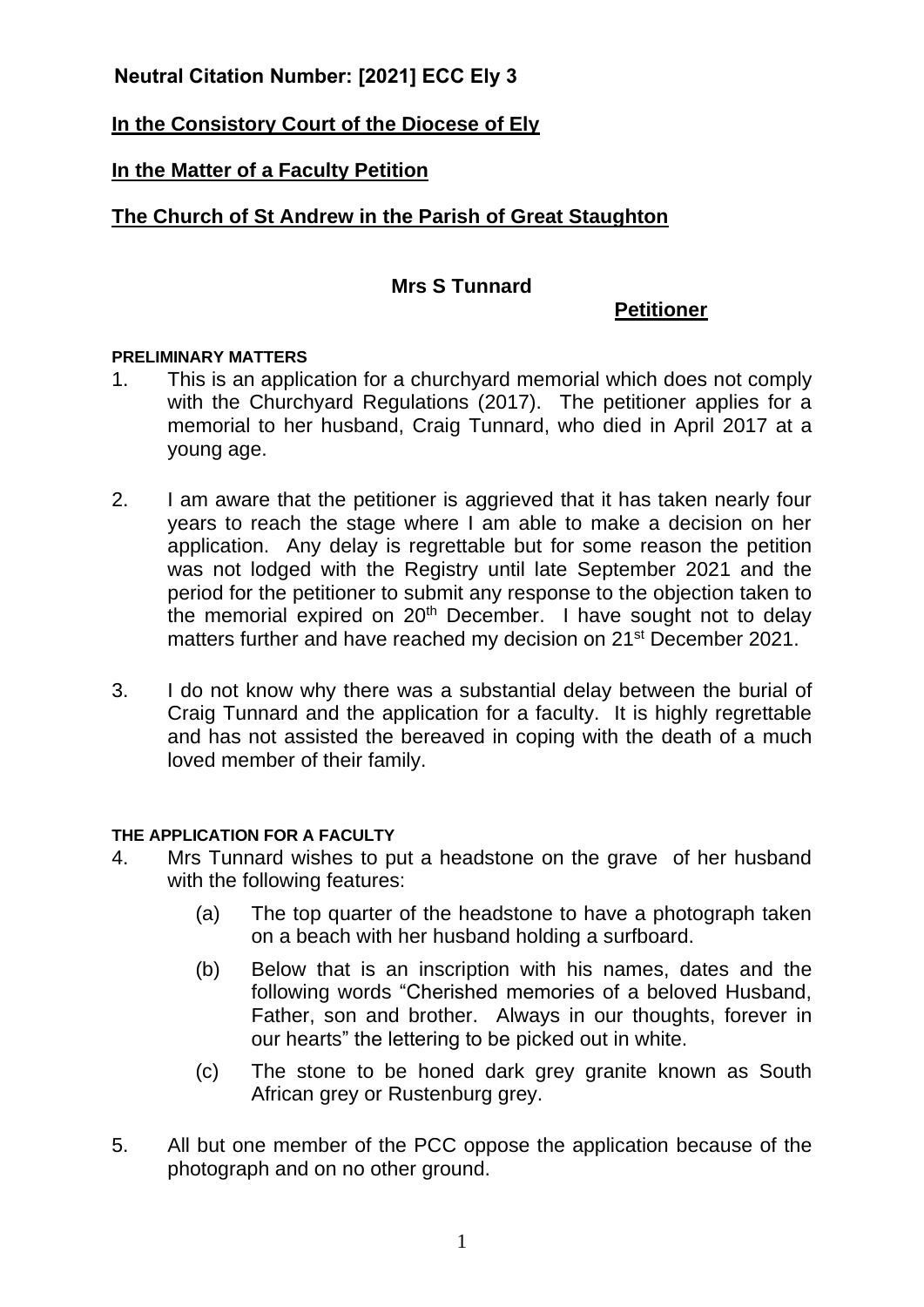- 6. A formal objection was lodged by Janet Perrett, a churchwarden. In her letter of objection she makes it clear that she realises that the death of Craig Tunnard was a great loss and tragedy for his family and friends and she does not want to cause additional stress and frustration to his family. It is the request to have an engraved picture of Craig on the stone which causes her to object. She sees it as unfair to endless families who frequently after burial look at other memorials in the churchyard and then request to replicate what they see there. She is concerned that if they agree to this request there will be a long series of similar requests made hereafter. She considers that the Regulations were carefully written with the purpose being to maintain the appearance and appropriate reverence of churchyards; she is strongly of the opinion that to comply with this application will give the church years of unsuitable requests from families especially in the first stages of their grief.
- 7. The DAC were unable to support the application either in terms of design or the material used.
- 8. The Minister, Revd Nicki Bland, is in favour of the memorial, She has had conversations with various members of the petitioner's extended family to try to explain that she is not in a position to grant this application.
- 9. Mr Brian Tunnard, Craig's father, has written in support expressing the view that there are other memorials in this and other churchyards which have pictures on them. He specifically identifies a headstone with a man on a tractor etched on it. Because his daughter-in-law is being caused so much stress by this situation, he has taken over the handling of the application.
- 10. I have been sent photographs by the petitioner of other headstones which have etched on them, for example, a leaping fish and a bird sitting on a branch; a Spitfire, a bird, trees, fences and a house; a rose; and an effigy of a female saint (or possibly a nun).
- 11. AJ Mills, Master Masons, have written in support. They suggest that there have been other memorials which have been granted despite not meeting the requirements of the diocese. They are confused about the DAC's reference to "materials" when, it is suggested, the stone to be used for this memorial is "…widely used in churches across our area of work".
- 12. In a separate letter they say that they are "…well aware of the rules and regulations that govern churchyard monuments. Ordinarily, we state to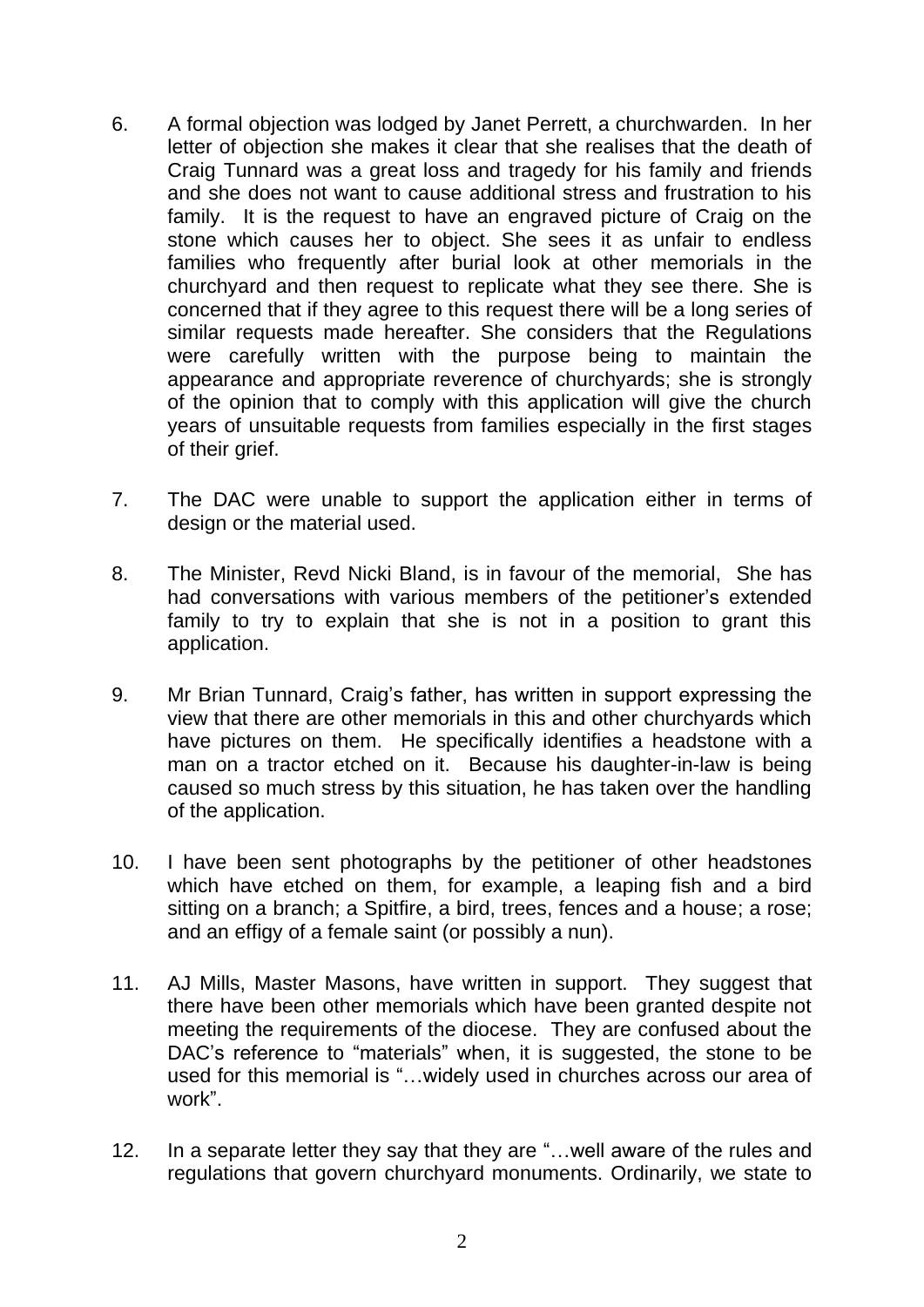our clients that churchyards will not allow any form of design outside of the traditional designs that link their faith to the church e.g., Cross engravings. However, as the family have seen many monuments with similar and larger entablature they too would like to have some personable and important to them to honour their son's life" (sic).

13. They suggest that they could provide a finely etched design at the top of the memorial, being careful to take a small area of the stone for the design and not highlighting it with any paint or gold leaf, onto honed dark grey granite sourced from within the British Isles, and they understand, this design is supported by the Revd Nikki Bland.

### **THE REGULATIONS**

- 14. The relevant parts of Paragraphs 16 and 17 of the Regulations are as follows:
	- (16) A monument or ledger stone must not include–
		- a. a portrait, photograph or other image of an individual (whether of the person commemorated or any other person)
		- b. any other pictures or imagery except as permitted by Regulation 17

(17) A black, white or uncoloured etching or carving may be permitted provided that it–

- a. is reverent and not indicative of beliefs contrary to the doctrine of the Church of England,
- b. does not depict an individual, and
- c. covers no more than one-fifth of the surface of the monument or ledger stone.
- 15. Paragraphs 23 and 24 regulate the type of stone to be used. As relevant to this application the stone must not be finely honed; the stone should normally be a local stone which reflects the colours of the stone of the church building. It is not permitted if the granite is darker than Karin Grey.

#### **DECISION**

16 Whilst it may be deeply frustrating for a petitioner to find that there are other memorials in a churchyard that offend against the Regulations, that there are such memorials already in place cannot provide a valid reason for allowing further memorials to be placed in the churchyard. The only exceptions that may apply is if it could be shown that the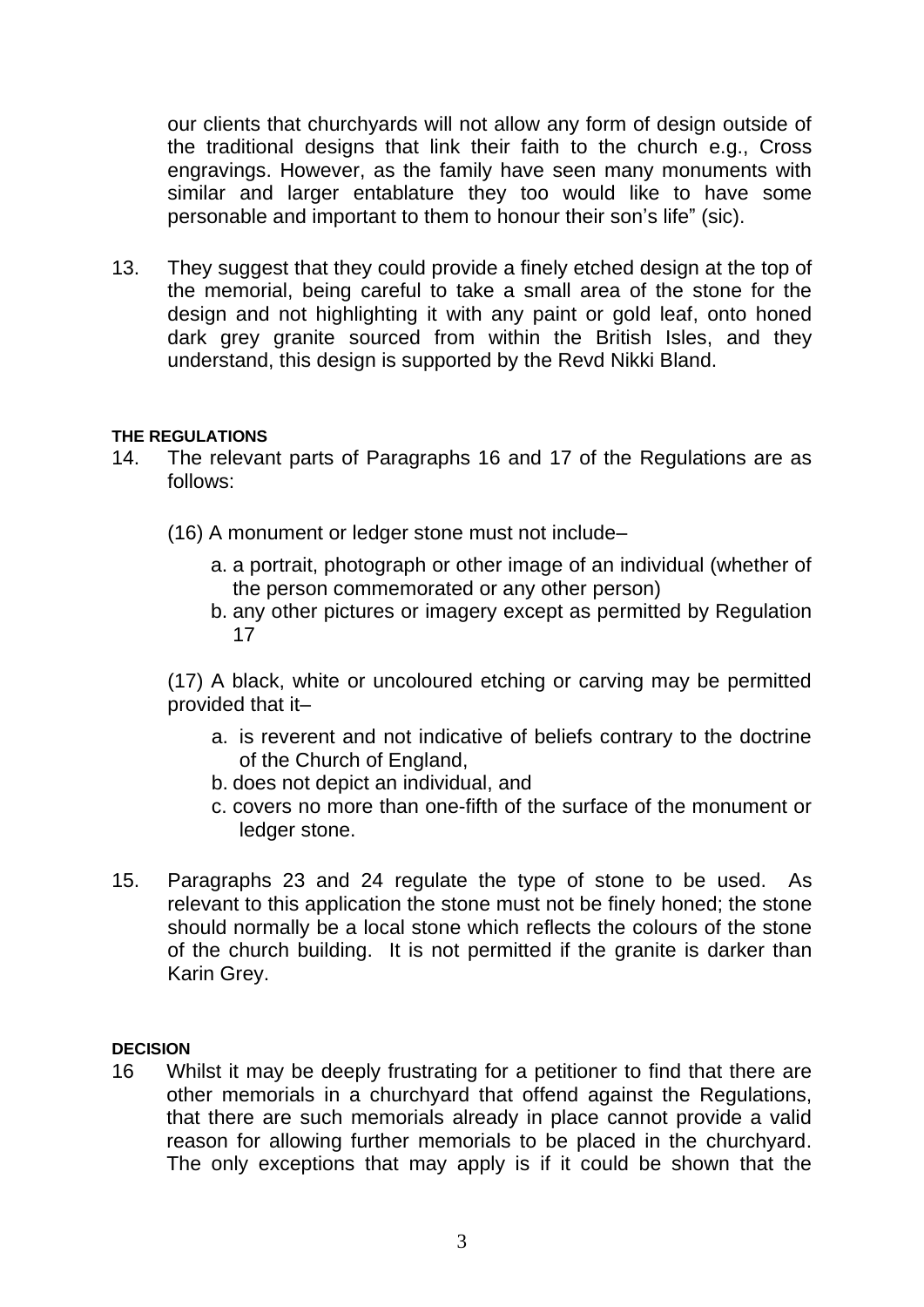Chancellor or his predecessor has granted faculties on a regular basis for memorials that offend the Churchyard Regulations. The dates of the memorials which have been photographed were not installed during my time as Chancellor and I doubt that any of the examples (perhaps with the exception of the fish and the bird) would ever have been by my predecessor. With respect to AJ Mills, the fact that there are memorials in churchyards within the diocese which do not conform with the Regulations does not mean that they were the result of petitions in respect of which faculties were granted.

- 17 It is an unfortunate fact that over the years some memorials are erected without oversight or, on occasions, with the tacit approval of the Minister who fails to tell the next-of-kin of the need to obtain a faculty.
- 18 Janet Perrett is right: a failure to abide by the Regulations except in exceptional cases leads to families expecting their designs to be accepted and creates unnecessary tensions between the church as represented by the Minister and the PCC on the one hand and the bereaved on the other at a time when the church should be providing pastoral care to the next-of-kin through the long process of bereavement and adjustment. Whilst I understand the position of Revd Nicki Bland who is having to assist the bereaved, I support and applaud Janet Perrett and the PCC for recognising the problems that may be faced in the future by a failure to abide by the Regulations.
- 19 I will not permit the proposed design to appear on the headstone; it goes far beyond that which is permitted. However I will permit a black and white and uncoloured etching of a surfboard to appear at the top of the headstone but without the figure of anyone holding it and so long as it does not cover more than 20% of the headstone. Although a surfboard does not comply with paragraph 17(a) of the Regulations, I have assumed that surfing was a particular passion of Craig Tunnard's and it is something which the family would like him to be remembered for.
- 20 As for the stone, no justification is put forward to support the use of a stone which is darker than Karin Grey; the proposed stone is dark grey granite known as South African grey or Rustenburg grey and I will not grant a faculty for its use. I regret that the Stonemasons who purport to be well aware of the rules and Regulations governing churchyards should have suggested the use of such a stone to the petitioner. There are plenty of other stones available to the next-of-kin which can be recommended by stonemasons.